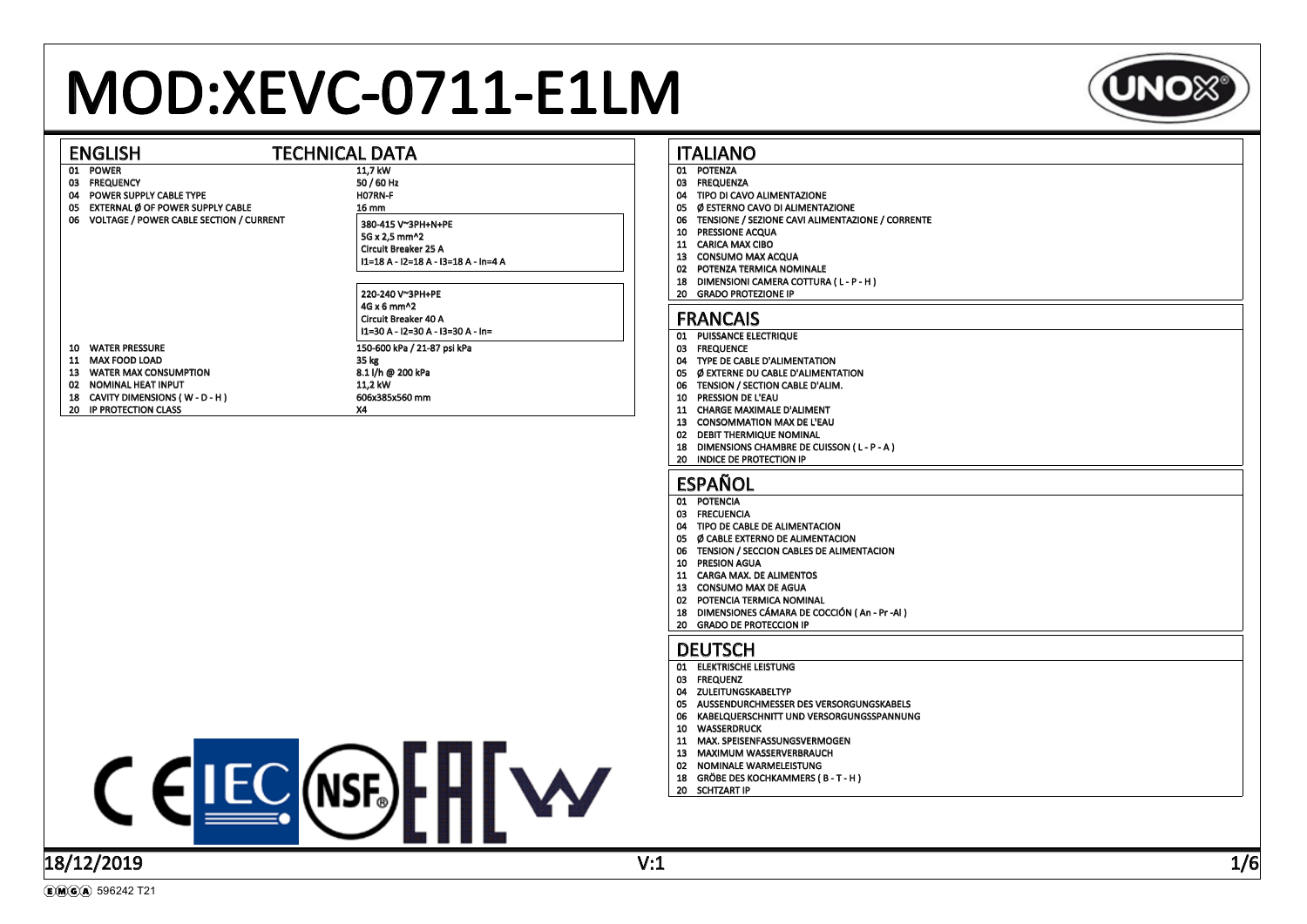# MOD:XEVC-0711-E1LM



#### ENGLISH - DRAWINGS

| 2              | TERMINAL BOARD POWER SUPPLY |
|----------------|-----------------------------|
| 3              | UNIPOTENTIAL TERMINAL       |
| 6              | TECHNICAL DATA PLATE        |
| $\overline{7}$ | SAFETY THERMOSTAT           |
| 8              | 3/4" THREAD WATER INLET     |
| 10             | Rotor.KLEAN CONNECTION      |
| 11             | <b>CAVITY DRAIN PIPE</b>    |
| 12             | HOT FUMES EXHAUST CHIMNEY   |
| 13             | ACCESSORIES CONNECTION      |
| 27             | <b>COOLING AIR OUTLET</b>   |
|                |                             |

#### ITALIANO - DISEGNI MORSETTIERA ALIMENTAZIONE MORSETTO EQUIPOTENZIALE TARGHETTA DATI TECNICI TERMOSTATO DI SICUREZZA INGRESSO ACQUA 3/4" INGRESSO Rotor.KLEAN 11 SCARICO CAMERA DI COTTURA<br>12 USCITA FUMI CALDI 12 USCITA FUMI CALDI COLLEGAMENTO ACCESSORI **22 USCIEL DI MALLA DI RAFFREDDAMENTO**

### FRANCAIS - ENCOMBREMEN

| $\overline{2}$ | BOITE A BORNES D'ALIMENTATION        |
|----------------|--------------------------------------|
| 3              | <b>SUPPORT BORNE EQUIPOTENTIELLE</b> |
| 6              | PLAQUETTE SEGNALETIQUE               |
| $\overline{7}$ | THERMOSTAT DE SÉCURITÉ               |
| $\mathbf{8}$   | ARRIVE' D'EAU FIELT 3/4"             |
| 10             | <b>ENTRÉE Rotor.KLEAN</b>            |
| 11             | SORTIE DE L'EAU RACCORD              |
| 12             | SORTIE DES FUMEES CHAUDES            |
| 13             | JONCTION DES ACCESSOIRES             |
| 27             | SORTIE D'EAU DE REFROIDISSEMENT      |
|                |                                      |

### ESPAÑOL - DISEÑOS

| l 2            | CAJA DE CONEXION                    |
|----------------|-------------------------------------|
| l 3            | SEDE BORNE EQUIPOTENCIAL            |
| 6              | TARJETA DE CARACTERISTICAS TECNICAS |
| $\overline{7}$ | <b>TERMOSTATO DE SEGURIDAD</b>      |
| 8              | <b>ENTRADA DE AGUA 3/4"</b>         |
| 10             | <b>INGRESO Rotor.KLEAN</b>          |
| 11             | DESCARGA CAMARA DE COCCION          |
| 12             | SALIDA HUMOS CALIENTES              |
| 13             | <b>CONEXION ACCESORIOS</b>          |
| i 27           | SALIDA DEL AIRE DE ENFRIAMIENTO     |
|                |                                     |

#### DEUTSCH - ZEICHNUNGEN

|  | $\overline{\phantom{a}}$ | ZULEITUNGSKLEMMLEISTE            |
|--|--------------------------|----------------------------------|
|  | 3                        | <b>GLEICHPOTENTIELLE KLAMMER</b> |
|  | 6                        | TYPENSCHILD                      |
|  |                          | SICHERHEITSTHERMOSTAT            |
|  | 8                        | WASSEREINZUG 3/4" GEWINDE        |
|  | 10                       | Rotor.KLEAN EINGANG              |
|  | 11                       | <b>WASSERAUSLASS GEWINDE</b>     |
|  | 12                       | ABZUGSHAUBE                      |
|  | 13                       | ZUBEHÖRTEILENVERBINDUNG          |
|  | 27                       | KÜHLLUFTAUSTRITT                 |
|  |                          |                                  |

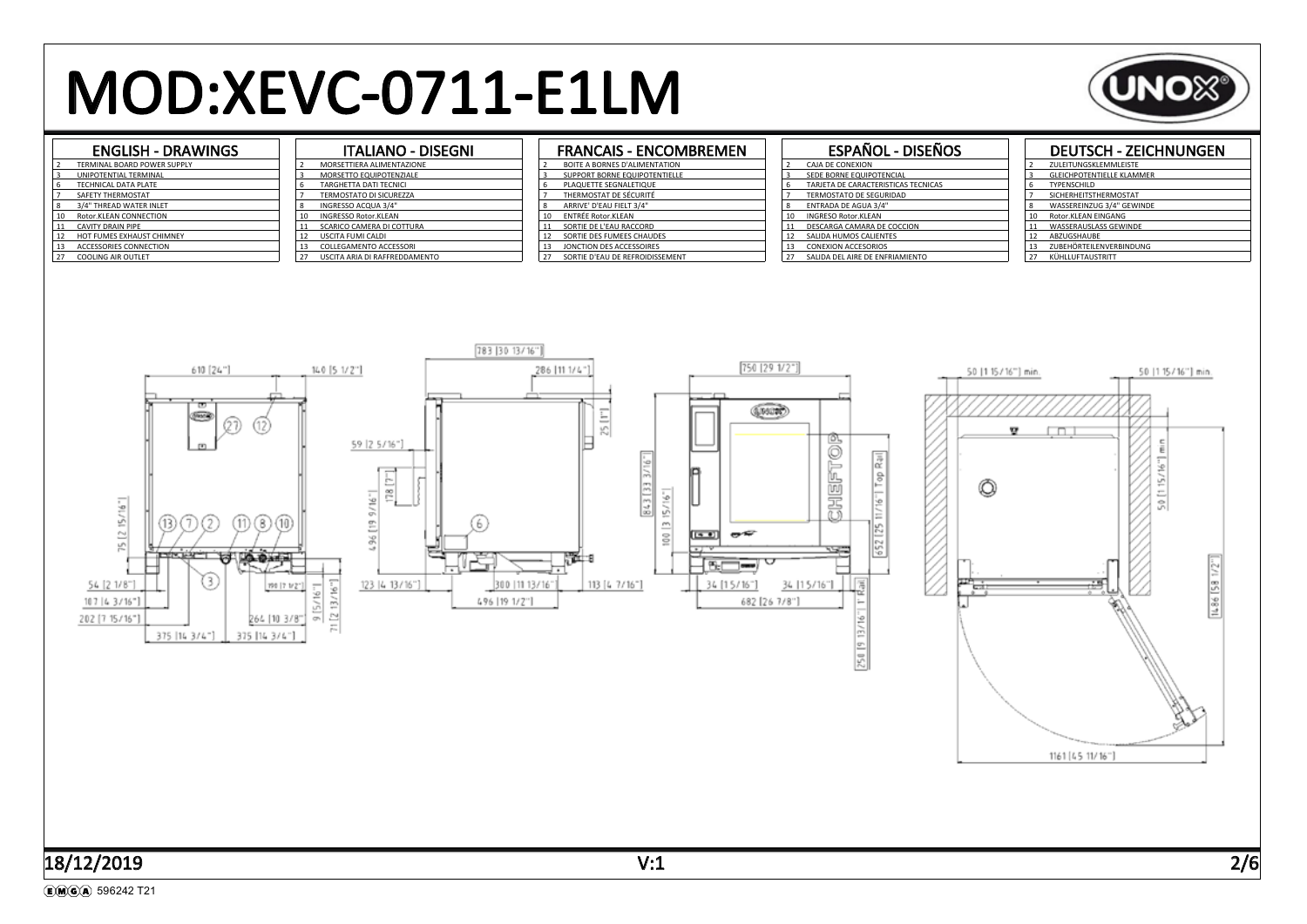

# 18/12/2019 V:1 3/6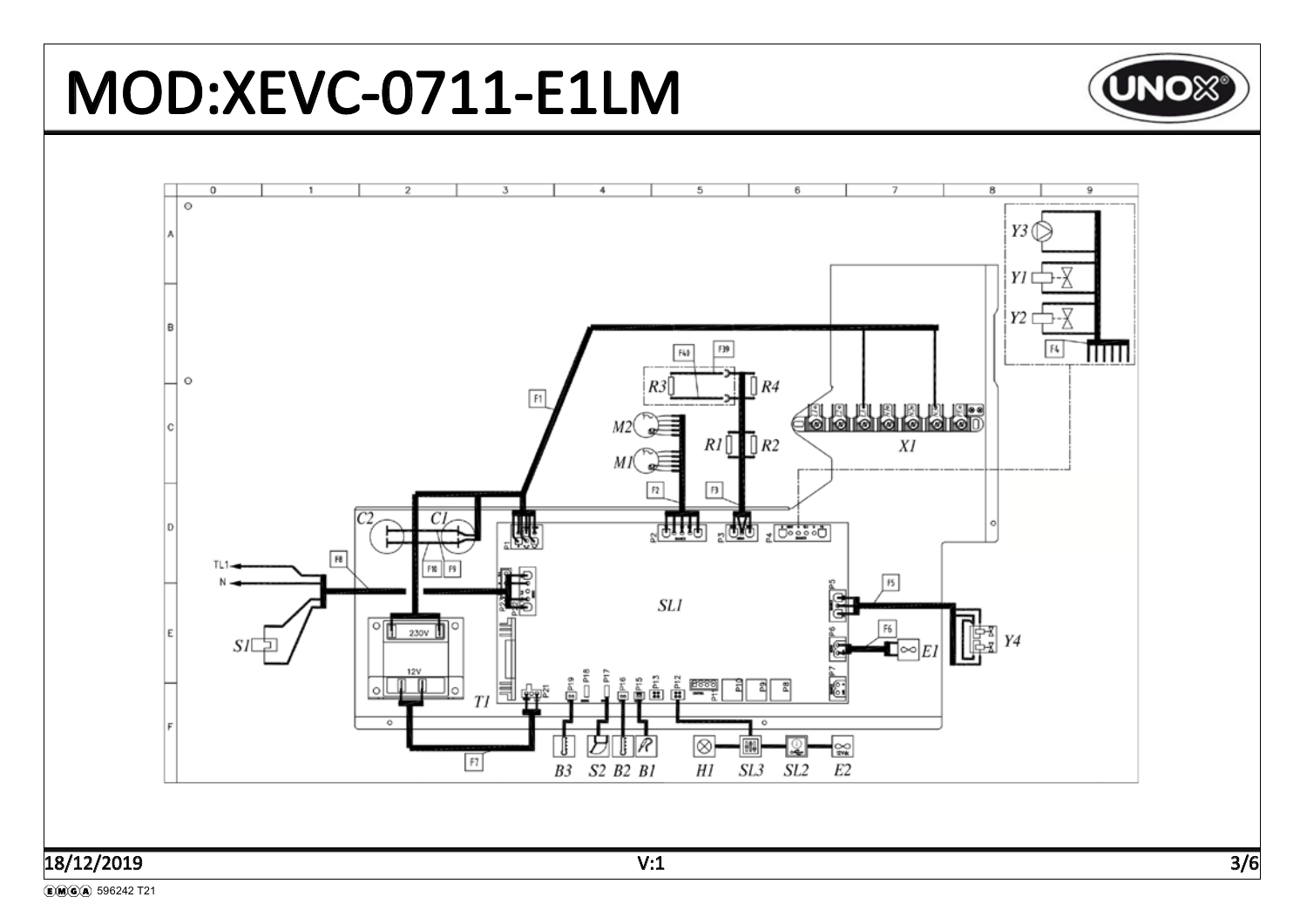#### MOD:XEVC-0711-E1LM **UNO**X®  $\overline{0}$  $\overline{5}$  $\overline{6}$  $\overline{9}$  $\overline{2}$  $\overline{3}$ 4  $\overline{ }$ 8 ٦o E3 E4  $\sqrt{N+1}$  $\sqrt{N_{\rm{H}}^2}$  $F15$  $F16$  $F21$  $F22$  $FI7$  $F23$  $FIS$  $F24$ ₩₩ ₩  $FI9$  $F25$  $F20$  $F26$ ŀ₩ ŀѭŀ İR  $MI$  $M<sub>2</sub>$  $\circledcirc$ ⊕ 생변 6 || 8 || A 2 ₹  $N2 - F37$  $^{\circ}$  $F24$ ⊕  $LI$  $E30$ K3  $N2 - F^{34}$ 5 GB 65  $F18$  $N3 - F35$  $\frac{4}{3}$ ķ.  $L2$ ⊕ ⊕ F<sub>20</sub>  $F3I$  $\overline{\overline{2}}$  $NI \rightarrow F33$ FI6.  $\bigoplus$ ⊕  $L3$  $F32$  $FI2$  $\mathsf{F}\mathfrak{n}$  $N I$  $FB$ F%  $\mathbf{r}$ G  $F37$ .  $\frac{F35}{F38}$ 心面 0<br>O 0<br>0  $\bigcirc$  $8$  || $A$  $\overline{A}$ 6<br>6 생世 出出  $\frac{N}{L^3}$  $-TLI$ ∛  $F25$  $N3 - F38$ க  $\overline{\infty}$  $F26$  $PE$   $\overline{\odot}$  $\overline{\overline{5}}\oplus K2$ Κl  $\overline{5}$ 딃  $LI - F30$  $NI \rightarrow F36$ 5 ⊕ ⊕  $F2I$ GB  $F22$  $L2 - F28$  $F17$  $LI \rightarrow$ F27  $F15$  $\oplus$ ⊕ ⊕ ⊕ 4  $L2 - F3I$  $=$  $F19$  $F23$ '@  $L3$   $\rightarrow$   $F29$ ⊕  $\oplus$ ⊕  $\sim$

## 18/12/2019

(E) M(G) A 596242 T21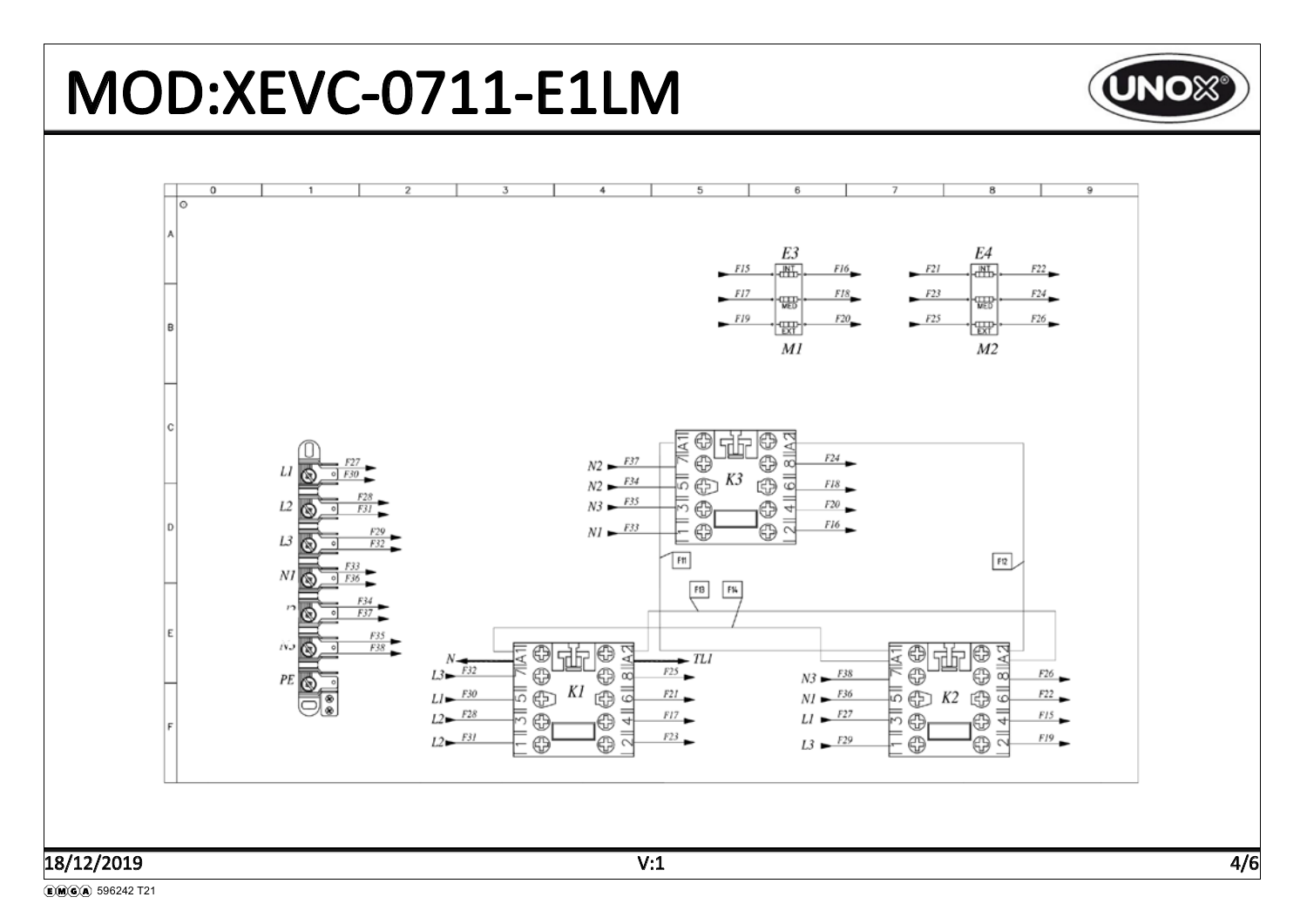# MOD:XEVC-0711-E1LM

| 0<br>1                                   | 2                                                                   | 3<br>4                                                                                           | 5                                                                                                                                                                                   | 7<br>6                                                                            | 8<br>9                                                                                                                                                                                                                                                                                                                                                                                                                                                                                                                                                                         |
|------------------------------------------|---------------------------------------------------------------------|--------------------------------------------------------------------------------------------------|-------------------------------------------------------------------------------------------------------------------------------------------------------------------------------------|-----------------------------------------------------------------------------------|--------------------------------------------------------------------------------------------------------------------------------------------------------------------------------------------------------------------------------------------------------------------------------------------------------------------------------------------------------------------------------------------------------------------------------------------------------------------------------------------------------------------------------------------------------------------------------|
|                                          |                                                                     |                                                                                                  |                                                                                                                                                                                     |                                                                                   |                                                                                                                                                                                                                                                                                                                                                                                                                                                                                                                                                                                |
| Sigle<br>C1, C2                          | <b>ITALIANO</b><br>CONDENSATORE                                     | <b>ENGLISH</b><br>MOTOR CAPACITOR                                                                | FRANCAIS<br>CONDENSATEUR                                                                                                                                                            | ESPAÑOL<br>CONDENSADOR                                                            | DEUTSCH<br>KONDENSATOR                                                                                                                                                                                                                                                                                                                                                                                                                                                                                                                                                         |
| K1, K2, K3<br>SL <sub>1</sub>            | <b>TELERUTTORE</b><br>SCHEDA POTENZA                                | CONTACTOR<br>POWER CARD                                                                          | <b>TELERUPTEUR</b><br>CARTE DE PUISSANCE                                                                                                                                            | <b>TELERRUPTOR</b><br>TARJETA POTENCIA                                            | <b>RELAIS</b><br>POWERPLATINE<br>TRASFORMATORE                                                                                                                                                                                                                                                                                                                                                                                                                                                                                                                                 |
| X1<br>B1                                 | MORSETTIERA 6P+PE<br>SONDA AL CUORE                                 | TERMINAL BLOCK 6P+PE<br>CORE PROBE                                                               | BORNIER 6P+PE<br>SONDE A COEUR                                                                                                                                                      | CONECTOR 6P+PE<br>SONDA CORAZON                                                   | KLEMMLEISTE 6P+PE<br>KERNTEMPERATURFUHLER<br>GARRAUMTEMPERATURFUHLER                                                                                                                                                                                                                                                                                                                                                                                                                                                                                                           |
| E1<br>E <sub>2</sub>                     |                                                                     |                                                                                                  |                                                                                                                                                                                     |                                                                                   | BELEUCHTUNG                                                                                                                                                                                                                                                                                                                                                                                                                                                                                                                                                                    |
| M1, M2<br>R1, R2, R3, R4<br>S1           | MOTORE<br>TERMOSTATO SICUREZZA                                      | MOTOR<br>SAFETY THERMOSTAT                                                                       | <b>MOTEUR</b><br>THERMOSTAT DE SECURITE                                                                                                                                             | MOTOR<br>TERMOSTATO DE SEGURIDAD                                                  | MOTOR<br>SICHERHEITS THERMOSTAT<br><b>TURKONTAKTSCHALTER</b>                                                                                                                                                                                                                                                                                                                                                                                                                                                                                                                   |
| SL <sub>2</sub><br>SL <sub>3</sub><br>Y1 | SCHEDA 1/0 - USB<br>SCHEDA CONTROLLO<br>ELETTROVALVOLA ACQUA        | USB - 1/0 BOARD<br>CONTROL BOARD<br>WATER SOLENOID VALVE                                         | USB - CARTE 1/0<br>CARTE DE CONTROLE<br>ELECTROVANNE EAU                                                                                                                            | USB - TARJETA 1/0<br>TARJETA DE CONTROL<br>ELECTROVALVULA                         | USB - 1/0 PLATINE<br>KONTROLL PLATINE<br><b>ELEKTROVENTIL</b>                                                                                                                                                                                                                                                                                                                                                                                                                                                                                                                  |
| Y <sub>2</sub><br>Y3                     | DRY MAXY<br>POMPA                                                   | DRY MAXY<br>PUMP                                                                                 | DRY MAXY<br>POMPE                                                                                                                                                                   | DRY MAXY<br><b>BOMBA</b>                                                          | DRY MAXY<br>PUMPE<br>ELEKTROVENTIL 3 STUFEN                                                                                                                                                                                                                                                                                                                                                                                                                                                                                                                                    |
|                                          |                                                                     |                                                                                                  |                                                                                                                                                                                     |                                                                                   |                                                                                                                                                                                                                                                                                                                                                                                                                                                                                                                                                                                |
|                                          |                                                                     |                                                                                                  |                                                                                                                                                                                     |                                                                                   |                                                                                                                                                                                                                                                                                                                                                                                                                                                                                                                                                                                |
|                                          |                                                                     |                                                                                                  |                                                                                                                                                                                     |                                                                                   |                                                                                                                                                                                                                                                                                                                                                                                                                                                                                                                                                                                |
|                                          | E3,E4<br>T1<br><b>B2,B3</b><br>H1<br>$\overline{\mathsf{s2}}$<br>Y4 | ELEMENTO RISCALDANTE<br>TRASFORMATORE<br>SONDA CAMERA<br>LUCE CAMERA<br>MICRO INTERRUTTORE PORTA | HEATING ELEMENT<br>TRANSFORMER<br>TEMPERATURE PROBE<br>VENTOLA RAFFREDDAMENTO 230V COOLING FAN 230V<br>VENTOLA RAFFREDDAMENTO 12VICOOLING FAN 12V<br>OVEN LIGHT<br>DOOR MICROSWITCH | ELEMENT DE CHAUFFAGE<br>TRASFORMATEUR<br>SONDE DE CHAMBRE<br>ECLAIRAGE DE CHAMBRE | RESISTENCIA DE CALEFACCIÓN HEIZUNG<br>TRANSFORMADOR<br>SONDA CAMARA<br>TURBINE DE REFROIDISSEMENT 230V TURBINA DE REFRIGERACION 230V LUFTER 230V<br>TURBINE DE REFROIDISSEMENT 12V TURBINA DE REFRIGERACION 12V LUFTER 12V<br>LUZ CAMARA<br>RESISTENZA DI MODULAZIONE VENTILATORE ÎNIOTOR MODULATION RESISTANCE ÎRESISTANCE DE MODULATION VENTILATEUR RESISTENCIA MODULACION VELOCIDAD WIDERSTAND LOW FAN<br>MICROINTERRUPTEUR DE PORTE MICROINTERRUPTOR PUERTA<br>ELETTROVALVOLA ACQUA 3 STADI WATER SOLENOID VALVE 3STAGE ELECTROVANNE EAU 3 E'TAPES ELECTROVALVULA 3 ETAPAS |